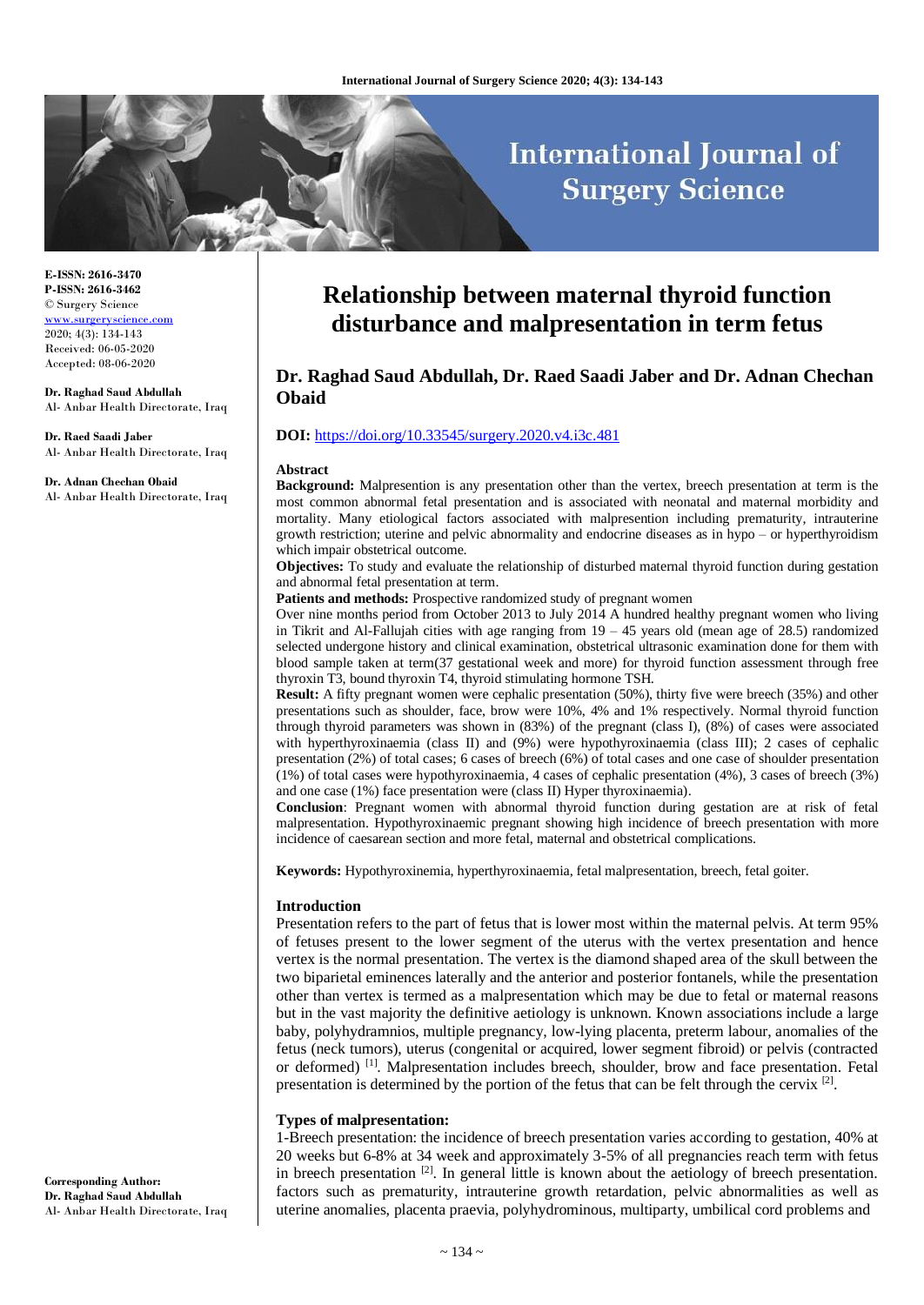congenital fetal abnormalities only explain 15% of breech presentation<sup>[2]</sup>. It is interesting to note that in a few congenital endocrinological syndromes (prader-willi, pituitary agenesis) in which hypothalamic function is impaired and as a consequence fetal thyroid function, the rate of breech presentation is very high (up to 20%). It is believed that breech deliveries are associated with maternal morbidity and mortality, especially after vaginal delivery, neonatal mortality and serious neonatal morbidity in fetuses who presented with breech presentation and who were delivered by caesarean section compared with those who had a planned vaginal delivery. It was questioned whether there is still a place for planned vaginal breech birth and primary caesarean section was advocated for all breech term presentation which was however criticized by others <sup>[3]</sup>. In general, caesarean section still has an increased maternal mortality rate compared with non-operative delivery  $[4]$ . External version to cephalic presentation substantially reduces breech presentation although serious fetal and obstetric complications have been described, it had been calculated that six attempted external cephalic version are needed to avoid one caesarean section because of breech malpresentation.

2-Face presentation: this malpresentation occurs in about 1: 500 labours and is due to complete extension of the fetal head. In majority of cases, the cause for the extension is unknown, although it is frequently attributed to excessive tone of the extensor muscles of fetal neck. Rarely extension may be due to fetal anomaly such as thyroid tumour [3]. The diagnosis of face presentation can be made by vaginal examination and palpation of the nose, mouth, eyes or chin (mentum) but the presence of anencephaly or thyroid goiter also needs to be excluded by ultrasound  $[4]$ . The presenting diameter is the submento – bregmatic, which measure 9.5cm and is approximately the same in dimension as a suboccipito–bregmatic (vertex) presentation, engagement of the fetal head is late and progress in labour is frequently slow. If progress in labour is excellent and the chin remain mento-anterior, vaginal deliveryis possible <sup>[3]</sup>. As the mento-lateral or mento -anterior position is more favorable, but poor progress in the first or early second stage indicate that the safer option is caesarean section. Once the face is at outlet in mento-lateral or mento-anterior, forceps delivery can be performed by skilled personnel [1]. If the chin is posterior (mento-posterior), delivery is impossible as the extension over perineum cannot occur and c.s. is performed <sup>[3]</sup>.

3-The brow presentation: is the least common malpresentation, incidence about 1:1000-1:2000 deliveries. It is due to a deflexed head and is associated with prematurity. Other rare associations are fetal neck tumours (including goiter) which cause obstruction to head flexion. On vaginal examination, the forehead is the leading part felt through the cervix. Theanterioposterior diameter of the head is therefore (mento-vertical) and is about 13 cm at term  $[5]$ . The brow presentation may be corrected to vertex during labour by flexion of the neck or undergo further extension and present as a face, which can be delivered vaginally if in mento–anterior position. Persistence of brow presentation with slow progress of labour at term is not compatible with vaginal delivery and necessitate caesarean section, augmentation of labour with oxytocin is not advisable. Although vaginal delivery is possible in preterm fetus, there is small risk of spinal cord injury and caesarean section is preferred. Because the presenting part of the fetus does not fit the pelvis, there is greater incidence of cord prolapse and uterine rupture in neglected cases [1].

4-Shoulder presentation: It is diagnosed when the fetus is in the transverse lie and is associated with lax abdominal wall and

uterus in multiparous women. Other known associations include preterm, congenital fetal or uterine malformation, fibroid, placenta Previa and polyhydrominos. Diagnosis can be made with abdominal or vaginal examination. The incidence at term is 1 in 200. With the onset of labour, most cases of transverse lie convert to a longitudinal lie due to increased muscular tone of the uterus [1] Unless there is spontaneous conversion to vertex, shoulder presentation cases are delivered via caesarean section because of the increased risk of cord prolapse, uterine rupture [4]. Physiological changes of pregnancy cause the thyroid gland to increase production of thyroid hormones by 40 to 100 percent to meet maternal and fetal needs anatomically. Mean thyroid volume increased from 12 mL in the first trimester to 15 mL at delivery. Total volume was inversely proportional to serum thyrotropin concentrations. Such enlargement is not pathological, but normal pregnancy does not typically cause significant thyromegaly. Thus, any goiter should be investigated. Beginning early in the first trimester, levels of the principal carrier protein—thyroxine-binding globulin—increases, reaches its zenith at about 20 weeks. Total serum thyroxine (T4) increases sharply beginning between 6 and 9 weeks and reaches a plateau at 18 weeks. Free serum T4 levels rise slightly and peak along with HCG levels, and then they return to normal. The rise in total triiodothyronine (T3) is more pronounced up to 18 weeks, and thereafter, it plateaus. Thyroid-releasing hormone (TRH) levels are not increased during normal pregnancy, but this neurotransmitter does cross the placenta and may serve to stimulate the fetal pituitary to secrete, TSH level decreases and may even be low in some patient,13%in the first trimester,4.5%in the second trimester, and 1.2% in the third trimester

Thyroid disease is the most common pre-existing endocrine disorder in pregnant women [6]. In pregnancy, there is altered TBG production as a result of increased estrogen synthesis. The increase in TBG lead to increase in the serum concentration of total T4 and T3 but there are no change in amount of free (unbound) thyroid hormones. There is iodine deficiency in pregnancy as result of loss through increased glomerultrafiltration. This result in increased uptake by thyroid which can result in enlargement and goiter appearance as human chorionic gonadotrophin (HCG) and TSH share a common alpha subunit and have similar beta subunit TSH receptors are prone to stimulation by HCG <sup>[6]</sup>. Hypothyroidism is found in around 1% of pregnant women. Worldwide, the commonest cause of hypothyroidism is iodine deficiency, where autoimmune Hashimoto, s thyroiditis is more common  $[7]$ . There is an established association between poorly controlled hypothyroidism and a variety of adverse outcome, including congenital abnormalities, hypertension, premature delivery, fetal growth restriction and postpartum hemorrhage [8]. Overt hypothyroidism also causes sub-fertility and the presence of thyroid auto-antibodies, even if the mother is euthyroid, is associated with an increased risk of miscarriage, association with placental abruption and premature delivery  $[9, 10]$ . Thyroid function should be assessed and the presence of circulating thyroid antibodies test to differentiate from autoimmune thyroiditis. Women diagnosed with hypothyroidism should continue full thyroid replacement during pregnancy and the biochemical euthyroid is the aim  $[7]$ . Hyperthyroidism affects 1 in 500 pregnant women, 90% of whom have, gravis disease. Other causes of hyperthyroidism (5-10 percent) include toxic adenoma, subacute thyroiditis and toxic multinodular goiter  $[7, 8]$ . Women with well treated disease rarely have maternal complications of pregnancy. The disease may remit during the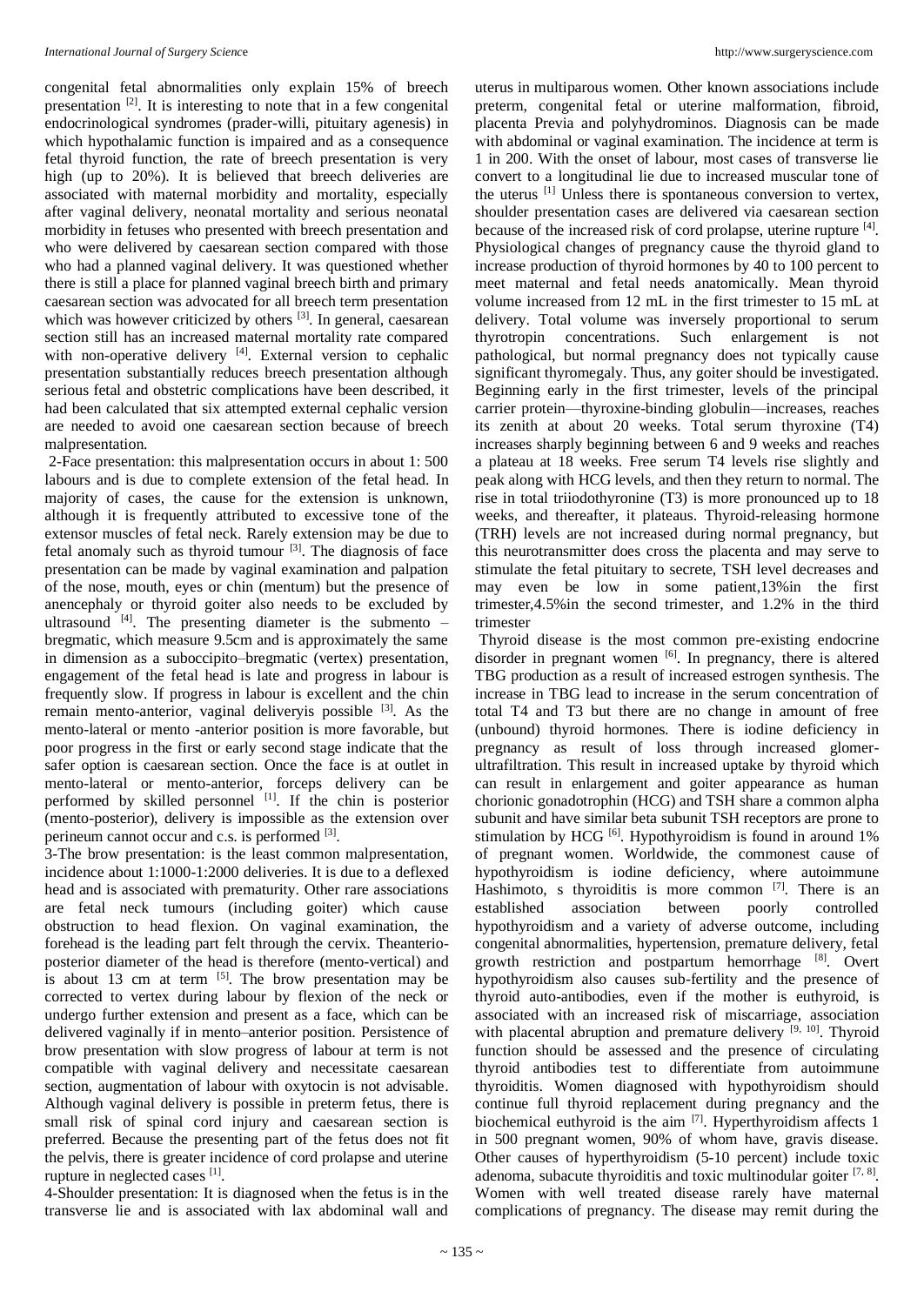latter trimesters such that treatment may need to be reduced or stopped. In post-partum period the disease may flare and requires treatment with the same or higher doses of anti-thyroid medication [8]. Poorly controlled hyperthyroidism is associated with several pregnancy complications including: maternal thyrotoxic crises, miscarriage, gestational hypertension, preeclampsia and intrauterine growth restriction [10] Approximately 50% of patients with Gravis<sup>,</sup> disease also develop clinically evident ophthalmopathy [11]. The principal drugs used to treat hyperthyroidism (propylthiouracil and carbimazole) inhibit thyroid hormone synthesis [8] . There is no evidence of either drug is associated with congenital abnormalities. Both drugs may rarely cause neutropenia and agranulocytosis, both crosses the placenta. However, fetal hypothyroidism rarely seen. About 1% of pregnant women with a history of Gravis, disease give birth to children with a thyrotoxicosis due to transplacental transfer of thyroidstimulating antibodies. It is transient and lasts less than 2 to 3 months but it is associated with a neonatal mortality rate of about 16% [12] .

#### **Aim of study**

To assess a possible relationship between maternal thyroid function disturbance during gestation with abnormal fetal presentation at term with its consequence on fetal and maternal health through identification of obstetrical complications.

#### **Patients and methods**

Across-section hospital based study was carried from October 2013 to July 2014, a 100 pregnant women who living in Tikrit and Al-Fallujah cities after taking their consent were enrolled in the study.

Randomized sampling technique was done by selection the study population from all attendance to obstetrical unit of Tikrit and Al-Fallujah teaching hospital. With age ranging from 19-45 years old and mean of (28.5). the study exclude through the history, clinical and ultrasonic examin- ation the pregnant women who present with maternal causes of malpr- esentation as in uterine abnormality (bicornuate uterus),pelvic abnormality (as previous trauma patient),pelvic masses (such as cervical fibromatoma, ovarian cysts and tumors), placental abnormality as placenta praevia; exclusion of multiple pregnancies; oligo- or polyhydramnios. The study exclude fetal causes of malpresentation such as hydrocephaly, anencephaly; intra uterine growth restriction, premature fetus. All cases were admitted to labour ward, full medical and obstetrical history was taken, clinical and obstetrical ultrasonic examination undergone for all cases to identify the type of fetal presentation and define the exclusion criteria. Women with overt hyperthyroidism (through history and clinical examination) were(7) and those with overt hypothyroidism were  $(2)$ , both groups were sent for surgical consultation with advices of treatment and stabilization of their conditions and they were included in the study. A five ml of blood sample was taken from all cases at term, the sample then sent for thyroid parameters analysis (T3,T4,TSH).The sample tested through Ria Method (the sample centrifuged to form 2.5ml serum send for Gama counter)which considered a normal level of T3,T4,TSH; 0.55-3.91 nmol/L, 55-170 nmol/L, 0.27-3.75mU/L respectively. The study considered the pregnant women who were normal thyroid parameters as norm al thyroxinaemia, while those with high level of T3,T4(above normal),TSH level low (below normal) as hyperthyroxinaemia and those with low level of T3,T4(below normal),TSH level above normal considered as hypothyroxinaemia regardless of the clinical thyroid status. During the follow up of delivery, (56) cases were delivered vaginally and discharge to home when their health became stable, (44) cases delivered by c.s. under general anesthesia and admitted to gynecological ward and discharge to home after their health became stable.

## **Results**

The study classified the cases according to the age in to 5 age groups that showing in table (1).

**Table 1:** Distribution of the cases according age group

| Age group | Cases No. | $\frac{0}{0}$ |
|-----------|-----------|---------------|
| 19-24     |           |               |
| $25 - 30$ |           |               |
| $31 - 35$ |           |               |
| $36 - 40$ |           |               |
|           |           |               |



Fig 1: Distribution of cases according to age groups

The study classified the cases according to fetal presentation in to 5 groups that showing in table (2).

**Table 2:** The Classification of Cases According to Fetal Presentation

| <b>Fetal presentation</b> | Cases No. | $\%$ |
|---------------------------|-----------|------|
| Cephalic                  | 50        |      |
| Breech                    | 35        |      |
| Shoulder                  |           |      |
| Face                      |           |      |
| <b>Brow</b>               |           |      |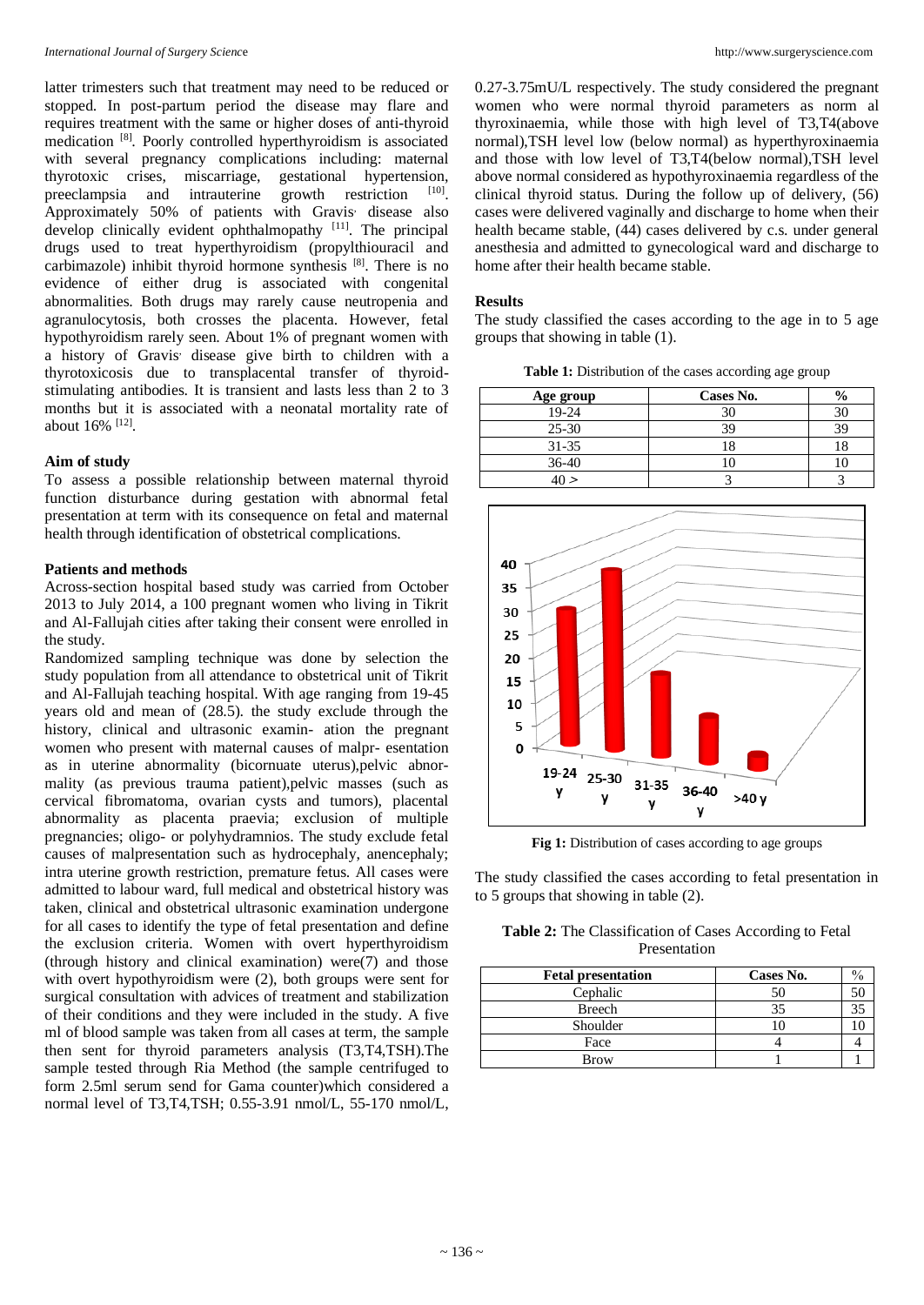

**Fig 2:** classification of cases according to fetal presentation

The study divided the cases according to thyroid hormonal status into 3 classes:

**Class I:** cases with normal thyroxinaemia, their number was (83) cases with 83%.

**Class II:** cases with hyperthyroxinaemia, their number was (8) cases with 8%.

**Class III:** cases with hypothyroxinaemia, their number was (9) cases with9%.



**Fig 3:** classification of cases according to thyroid status

The study subdivided the fetal presentation groups according to thyroid hormonal status into:

Group A: the cases who cephalic presented were (50) cases; in whom (44) cases (88%) were normal thyroxinaemia; (4) cases (8%) were hyperthyroxinaemia; (2) cases (4%) were hypothyroxinemia.

| <b>Table 3:</b> classification of cephalic presentation (group A) according to |  |
|--------------------------------------------------------------------------------|--|
| thyroid hormonal status                                                        |  |

| <b>Thyroid status</b> | Cases No. |  |
|-----------------------|-----------|--|
| Hypo thyroxin         |           |  |
| Hyper thyroxin        |           |  |
| Normal                |           |  |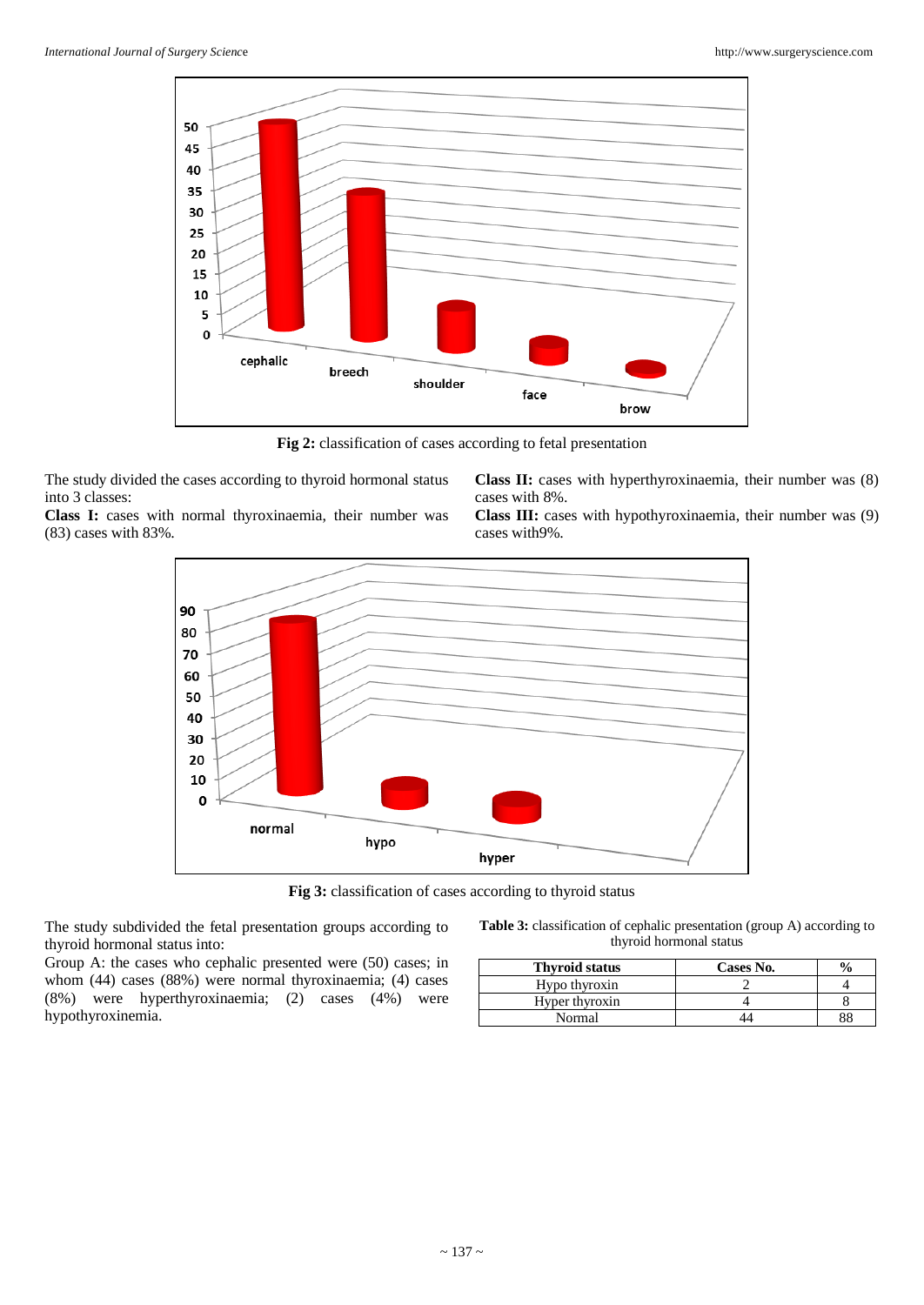

**Fig 4:** classification of cephalic cases according to thyroid status



| <b>Mode of delivery</b> | Cases No. |  |
|-------------------------|-----------|--|
| Vaginal                 |           |  |
| .د.                     |           |  |



**Fig 5:** Show distribution of cephalic cases according to mode of delivery

Group B: the cases who breech presentation were (35); in whom (26) cases (74.285%) were normal thyroxinaemia while (6) cases (17.142%)

were Hypothyroxinaemia and (3) cases (8.571%) were Hyerthyroxinaemia.

**Table 5:** classification of group B according to thyroid hormone status*:*

| <b>Thyroid status</b> | Cases No. | $\frac{0}{0}$ |
|-----------------------|-----------|---------------|
| Hypo thyroxin         |           | 7 142         |
| Hyper thyroxin        |           | 8.571         |
| Normal                |           |               |

Significant difference between both groups as (P Value=0.005)



**Fig 6:** Classification of breech cases according to thyroid status

**Table 6:** Distribution of group B according to mode of delivery

| <b>Mode of delivery</b> | <b>Cases No.</b> | $\frac{0}{0}$ |
|-------------------------|------------------|---------------|
| Vaginal                 |                  |               |
| وفاوتها                 |                  | 68. 571       |



Fig 7: Distribution of breech cases according to mode of delivery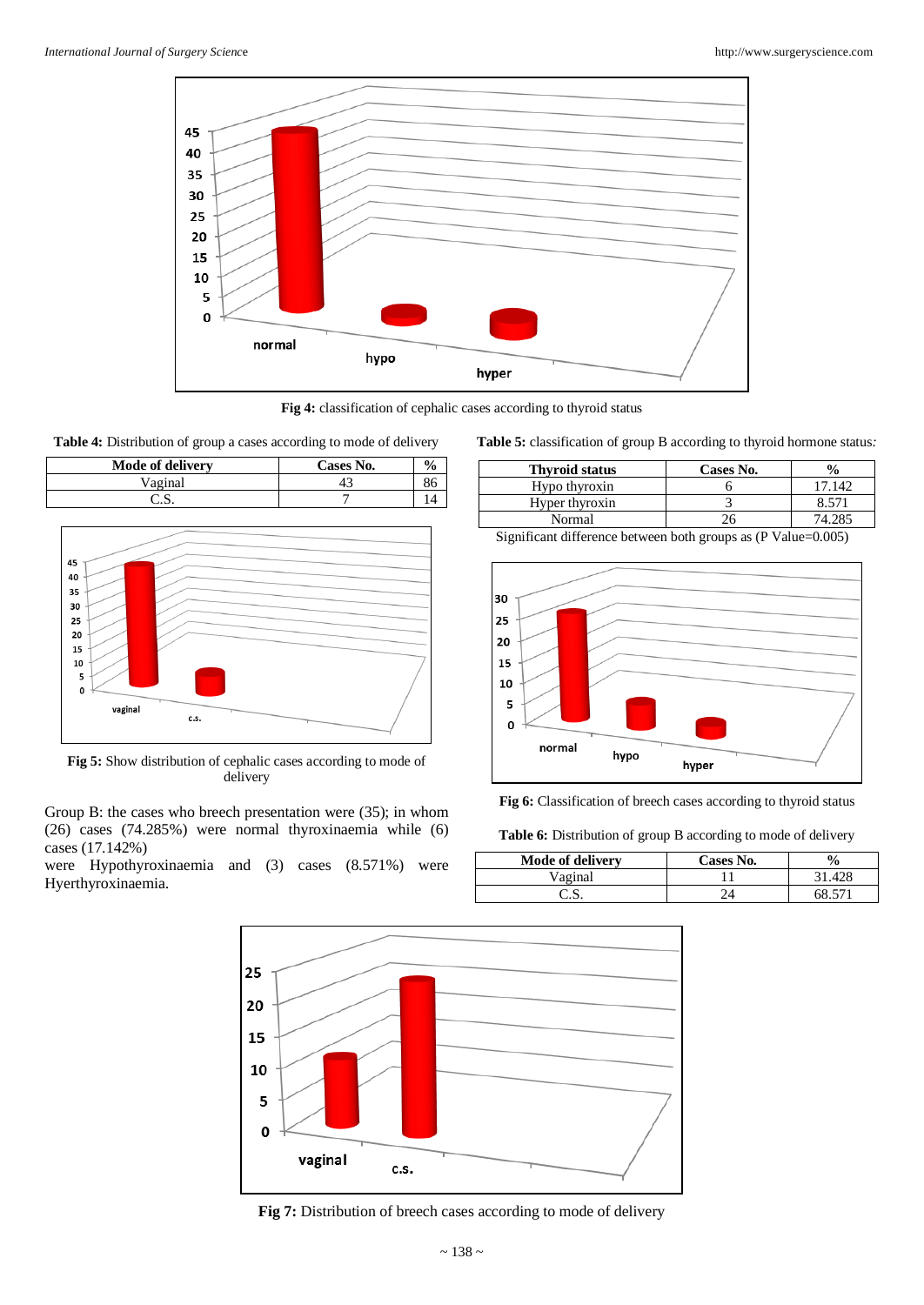Group C: the cases who shoulder presentation were (10) cases; one case was hypothyroxinemia (10%); other (9) cases *were normal* thyroxinaemia (90%); there were no hyperthyroxinaemic cases. All cases were delivered by caesarean section.

|  |  | <b>Table 7:</b> classification of group C according to thyroid hormone status |
|--|--|-------------------------------------------------------------------------------|
|--|--|-------------------------------------------------------------------------------|

| <b>Thyroid status</b> | Cases No. | $\frac{6}{9}$ |
|-----------------------|-----------|---------------|
| Hypo thyroxin         |           | ιυ            |
| Hyper thyroxin        | Zero      |               |
| Normal                |           | 90            |

Without statistically significance (P Value=0.03)



**Fig 8:** Classification of Shoulder Presentation Cases According to Thyroid Status

Group D: the cases who face presentation were (4) cases; in whom (3) cases (75%) were normal thyroid hormone; one case

was hyperthyroxinaemia (25%).

## **Table 8:** classification of group D according to thyroid hormone status*:*

| <b>Thyroid status</b> | Cases No. | $\frac{0}{0}$ |
|-----------------------|-----------|---------------|
| Hypo thyroxin         | Zero      |               |
| Hyper thyroxin        |           |               |
| Normal                |           | $- -$         |



**Fig 9:** classification of face presentation cases according to thyroid status

|  |  | Table 9: Distribution of group D according to mode of delivery |  |  |  |  |  |  |  |  |  |
|--|--|----------------------------------------------------------------|--|--|--|--|--|--|--|--|--|
|--|--|----------------------------------------------------------------|--|--|--|--|--|--|--|--|--|

| $\rightarrow$<br>Mode of<br>* delivery | $\sim$ $\sim$<br>Cases No. |  |
|----------------------------------------|----------------------------|--|
| T<br>Vaginal                           |                            |  |
| . ت                                    |                            |  |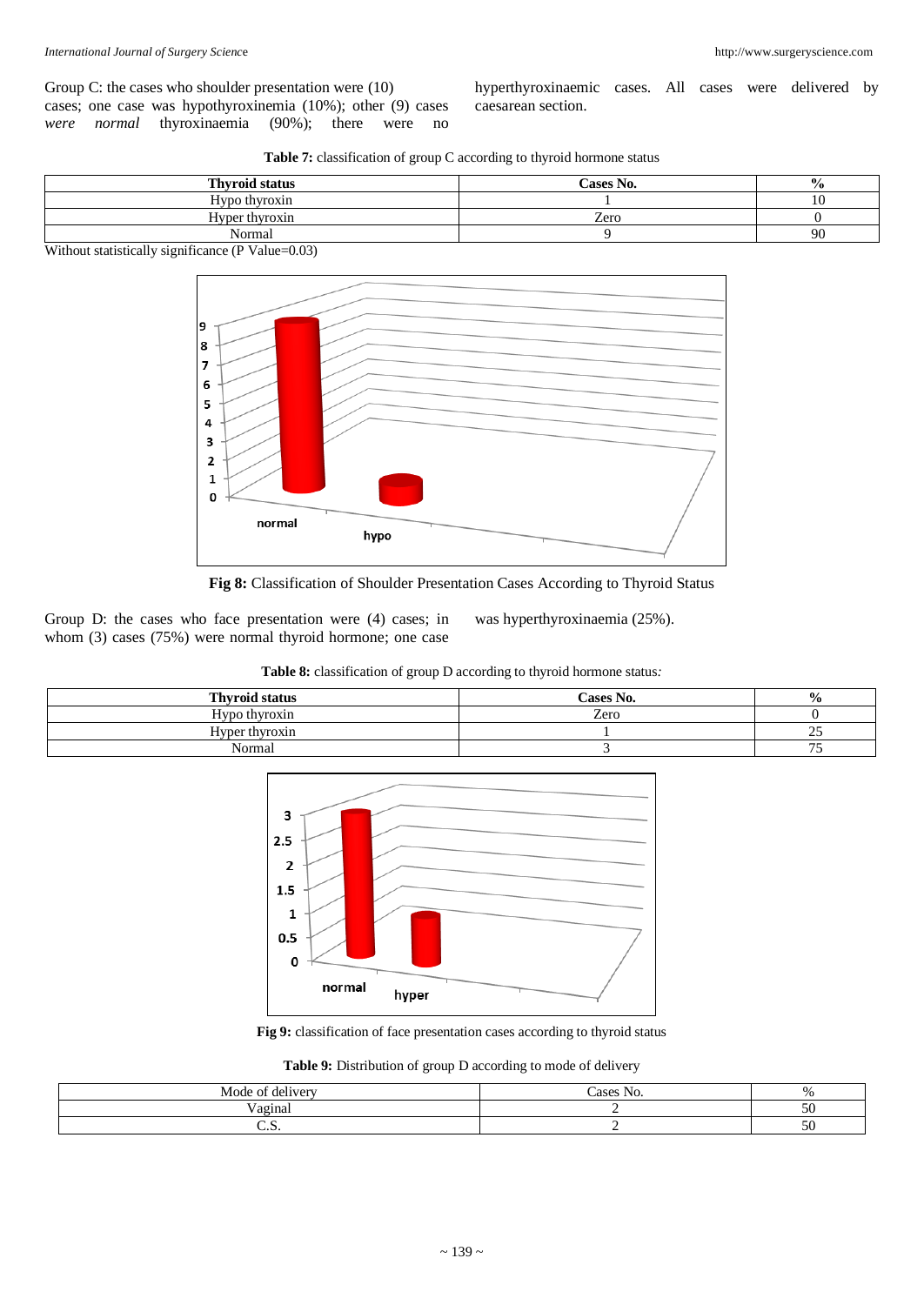

Fig 10: Distribution of face presentation cases according to mode of delivery

GoupE: one case presented as brow, she was normal thyroid hormone and was delivered by c.s.

The study identify the types of fetal presentation whose suffered from maternal thyroid hormones disturbance as following: cases who cephalic presented with hypothyroxinemia (class III) were 2 cases (2%) from total number of cases (22.222% of hypothyroxinaemic cases) while those presented as breech with hypothyroxinemia were (6)cases (6%) of all cases of the study (66.666% of hypothyroxinaemic cases), one case was shoulder presentation associated with hypothyroxinemia (1%) of the all cases (11.111% of hypothyroxinaemic cases.



**Fig 11:** Distribution of hypothyroxinaemic cases according to type of presentation

Cases who cephalic presented with hyperthyroxinaemia (class II) were (4) cases (4%) of all cases (50%); those with breech presentation were (3) cases (3%) of all cases (37.5%);one case (1%) was face presentation (12.5%)



**Fig 12:** Distribution of hyperthyroxinaemic cases according to type of presentation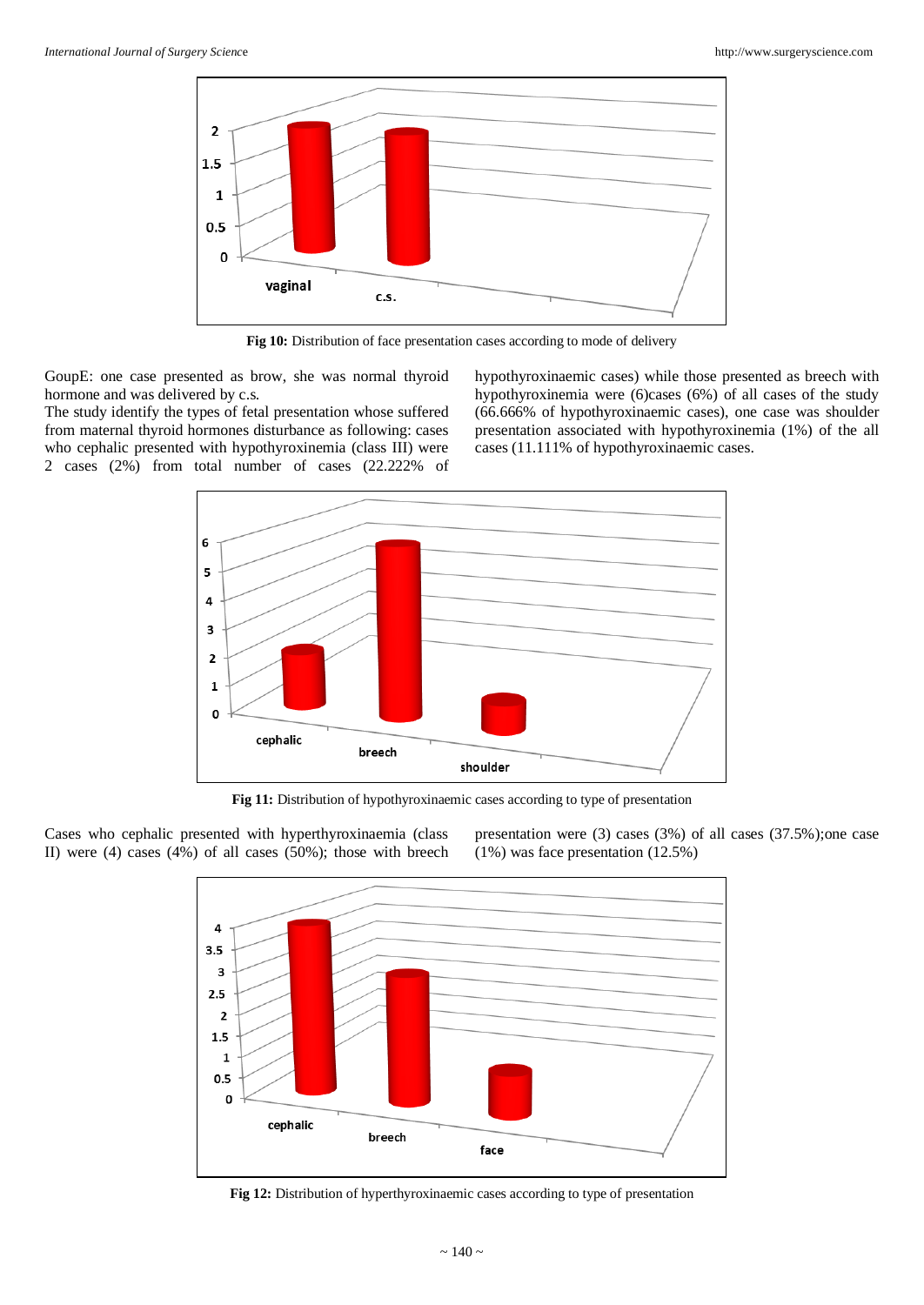#### **Discussion**

Thyroid hormone is an important factor in development of fetal central nervous system <sup>[13]</sup> with maternal fetal transfer of thyroxin account for up to 50% of fetal serum thyroxin level at term, therefore the possibility of maternal thyroid status affect fetal mobility and future psychomotor development is well defined, today several studies have shown that even subtle maternal thyroid problems (e.g. elevated TSH or lower free thyroid hormone or elevated thyroid peroxidase Antibody titers) are associated with abnormal fetal position and presentation during late gestation and at birth $[14]$ . A population -based cohort study from Finland recently demonstrated that non cephalic presentation at birth was more common among thyroid globulin antibody positive mothers [15]. Motor skill in children with congenital hypothyroidism were reported to be significantly worse in children with high TSH or low T3, T4 values mothers on newborn screening compared to those with normal TSHT3, T4<sup>[15]</sup>. Suboptimal maternal thyroid hormone supply has been also related to neonatal motor deficit. Since breech presentation has also been linked to motor impairment, one may suggest that – if suboptimal maternal thyroid function is related to breech – the neonatal consequences of breech presentation could be explained via thyroid hormone pathway. In the Netherlands, vaginal delivery in case of breech presentation used to be common practice; roughly 25% of all term breeches were delivered by planned c.s., 25% by c.s. after a trial of labour and 50% were delivered vaginally. After publication of one randomized trial – Term Breech Trial – in 2000 a dramatic policy change occurred. In this study it was concluded that planned c.s. was better than planned vaginal birth for term breech fetus while serious maternal complications were similar between both birth groups. [16] Within 2 months following publication of the term breech trial, the total c.s. rate increase from 50-80% as a direct result of an increase in elective c.s. International guidelines of Netherlands at 2001 concluded that planned vaginal delivery of a term single breech may no longer be appropriate and external cephalic version should be attempted whenever possible. Overt maternal hypothyroidism is documented as being related to obstetric complication. [16] However, it is a rare condition in childbearing women. Moreover because hypothyroidism often is associated with fertility problems (due to anovulation), most women with overt hypothyroidism only become pregnant after adequate substitution with thyroid hormone. Most women – at least in iodine supplemented areas – who present with overt hypothyroidism during pregnancy have been inadequately treated (inadequate substitution of thyroid hormone in those with previous hypothyroidism, with anti-thyroid drugs in those who were suffering from hyperthyroidism) have been suffering from obstetric complication as in fetal malpresentation, the mechanism that could explain the association between maternal hypothyroxinaemia and an increased rate of breech deliveries still remain to be explained. However, it could be hypothesized that adequate fetal movement is important for reaching a cephalic position, moreover it could also be hypothesized that adequate fetal movement interferes with the development of a long enough umbilical cord, which when it is too short, has been associated with an increased rate of breech presentation. It has been suggested that maternal hypothyroxinaemia might be related to inadequate intake of iodine during pregnancy. However our current study is carried out in an area of general population has an adequate iodine supplement. Several limitations during the current study need to be mentioned. Firstly, the rather low number of women whose suffered from thyroid hormone abnormalities undergoing malpresentation as

breech deliveries. Because statistically significant differences were found in rather small number as in present study, larger studies with more historical detailed data, more advanced thyroid investigations such determination of anti- thyroid peroxidase antibodies are needed in order to define and confirm the association between maternal thyroid disturbance and fetal malpresentation, and then can interventional trial with antithyroid drugs or thyroxin replacement possibly be considered. Secondly, after taking a large number of cases participitate in the study, only 100 case agree for blood sampling and consent to share in the study, preferentially, the relation between thyroid disease and fetal malpresentation should be investigated in a large open pregnant population in which T3,T4,TSH are equally assessed at different times during gestation. In current study (50) cases (50%) were cephalic presentation, other (50) cases (50%) were fetal malpresentation (35% breech, 10% shoulder, 4% face, 1% brow presentation). The study show a (17.142%) of breech mal presentations (6% of total cases) were associated with maternal hypothyroxinaemia while (8.571%) of breech malpresentation fetuses suffered from maternal hyperthyroxinaemia (3% of total cases) with significant difference between both groups as (P value  $= 0.005$ ). The study show (10%) of shoulder mal presentations were associated with maternal hypothyroxinaemia, without statistically significance because it resembles only (1%) of total cases of the study and as (P value =  $0.03$ ). The study show  $(25%)$  of face mal presentations associated with maternal hyperthyroxinaemia, also without statistically significances as it resembles (1%) of total cases (P value  $= 0.027$ ). In a prospective follow up randomized study throughout pregnancy in healthy Dutch Caucasian pregnant women, was performed from 12 weeks gestation onwards until term (37 weeks and more) delivery. This study was done between January 1997 and April 1998, in which (1361) pregnant women consented to participate in the study who living in and around the city of Eindhoven, the Netherlands, were invited at their first antenatal control with a community midwife <sup>[17]</sup>. The study was approved by the Medical Ethical committee of Maxima Medical Centre Eindhoven, the Netherlands, excluded overt clinically hypo – or hyperthyroidism. It show the percent of women with subclinical hypothyroidism at term that presented as breech was (5.5%) that had significantly higher TSH (P value = 0.004) compared to  $(4.8\%)$ , (P value = 0.006) in the women with level TSH, and conclusion of pregnant women who had high TSH level at end of gestation were at risk for breech presentation and as such for obstetric complication. The study did not mention the other group of cases, whether having other type of malpresentation apart of breech malpresentation. In other study which was made in the South-East of the Netherlands, two samples of pregnant women were taken; the first sample comprises of (1058) pregnant women who were recruited between 2002 -2004 for follow up study in which maternal thyroid status was assessed at 12, 24 and 36 gestational week [17]. Fetal position was assessed by ultrasound between 35 -38 weeks of gestation. The 2nd sample comprises (161) pregnant women who, between 2007- 2009, presented in breech at an obstetric clinic for an external cephalic version attempt. In both samples women with twin pregnancies, on thyroid hormone replacement therapy, those with known auto – immune disorder such as diabetes mellitus were excluded, as well as women with preterm birth. The study was approved by the Medical Ethical committee of Catharina Hospital Eindhoven, the Netherlands. Thyroid hormones, TSH and thyroid peroxidase antibodies assessed in the 2nd sample just before the external cephalic version near 35 weeks of gestation. The breech presentation associated with high level of TSH was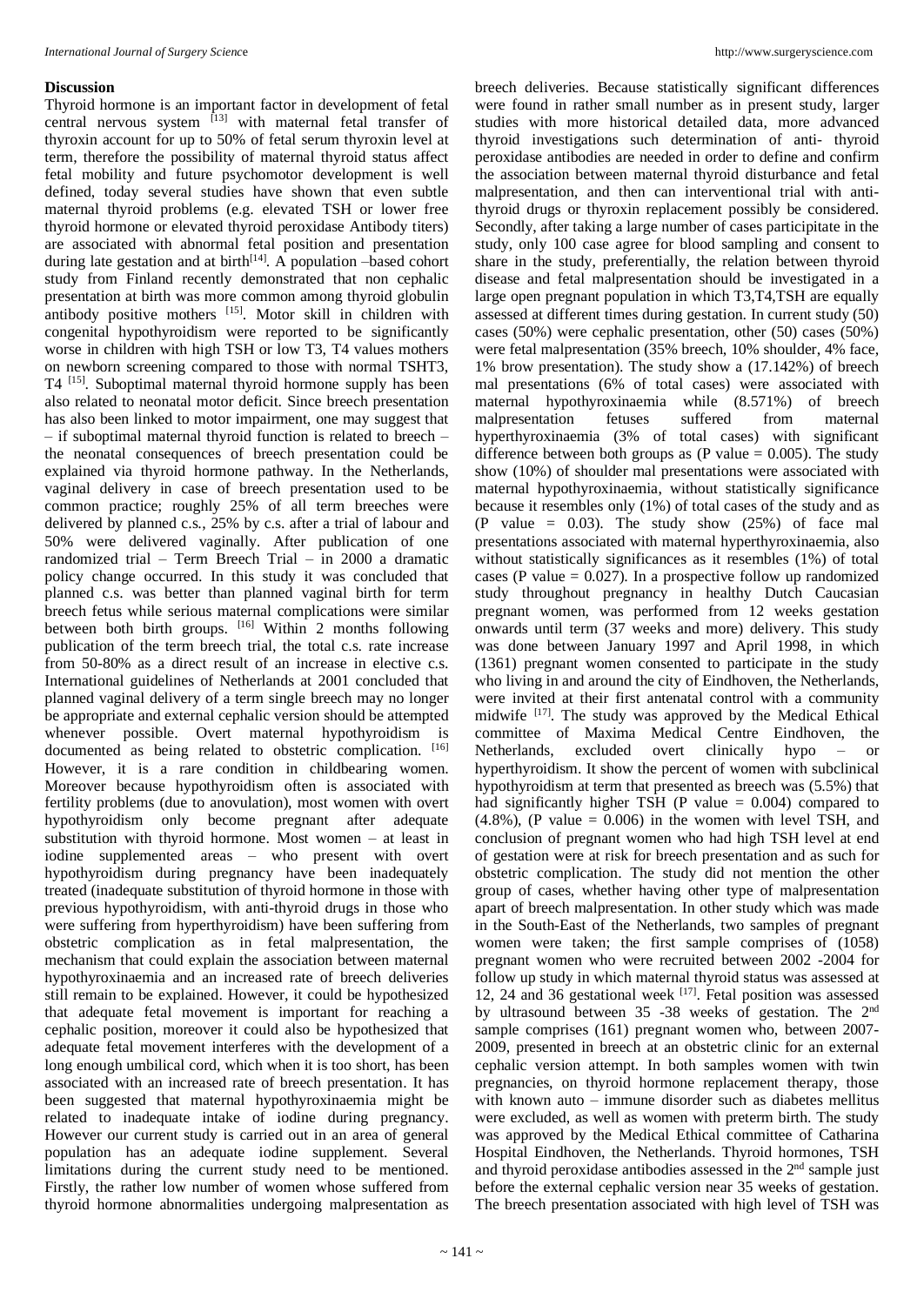(11%) in first sample while in the 2nd sample was (6%) breech presentation with high TSH level but still lower than in first sample, both samples women (with breech presentation) had significantly higher TSH level compared with those who presented in cephalic presentation (P value  $=0.003$ ) while no significant difference between the two samples as  $(P \text{ value } =$ 0.62). The explanation for this relationship between breech malpresentation and high level of maternal TSH was delayed fetal neural maturation processes that involved in change of fetal position, with other possible explanation, fetus in breech presentation show different sensory experiences compared to those presenting in cephalic presentation [18]. With regard to neonatal maturation, breech babies tend to be smaller, have lower score on neurological tests and are balanced- impaired until the age of (12-18) months. A large cohort study reported a significant IQ delay in 20 years old men born in breech compared to men born in cephalic presentation [18]. In conclusion, the study strongly suggests a relationship between high maternal TSH level and fetal breech presentation at term. It also suggests that neurodevelopment delay, which has been related to breech presentation might in fact reflect sub-optimal maternal thyroid function during gestation. Women with hyperthyroidism or those who are treated with medication for thyroid disease during pregnancy are at increased risk of having fetus with a goiter and when assessing the fetal thyroid, many sonographers rely on a subjective impression of increased thyroid size that lead to increased fetal head extension and abnormal fetal presentation. In a study which was made and approved by the Institutional Review Board at Saint Peter<sup>,</sup> s University Hospital, University of Medicine and Dentistry of New Jersy, a (200) fetuses were evaluated between (16-37) gestation weeks ultrasonographically. Fourteen cases had a history of maternal hyperthyroidism on medical treatment including propylthiouracil with antenatal thyroid hormones assessment as  $1<sup>st</sup>$ ,  $2<sup>nd</sup>$  and  $3<sup>rd</sup>$  trimesters; suffering from goiter which may occur as direct effect of high level of maternal thyroxin, or may also occur due to fetal hyperthyroidism from Trans placental passage of maternal thyroid stimulating immunoglobulins, or fetal hypothyroidism as direct trans placental passage of maternal thyroid peroxidase antibodies or as a direct effect of anti-thyroid drugs on the fetus. Those fetuses suffered from neck hyper extension resulting in malpresentation at delivery with neonatal tracheal compression. The study did not mention or concentrated about the type of malpresentation and did not confirm the relationship between fetal malpresentation and elevated maternal thyroid hormones. This study concentrated on thyroid size assessment through both biparietal diameter and gestational age as good predictors of fetal thyroid circumference measurement during pregnancy and in utero testing for determine whether thyroid dysfunction was present and successful in utero treatment for both hypo- and hyperthyroidism During the last decade, in western societies, a general idea has generated which questions whether thyroid parameters (TSH,T3,T4 and TPO-Ab) should be screened in all pregnant women. The association between elevated concentration of TPO-Ab and an increased rate of abortion, the high correlation between elevated TPO-Ab and development of postpartum thyroiditis, the relationship between maternal hypothyroxinemia and impaired infant development are all arguments. (5-7%) of general pregnant population, screening for thyroid hormonal disturbance would be easy to implemented.

# **Conclusion**

About 11% of Pregnant women in the study were suffered from malpresentation associated with abnormal thyroid status during

gestation (which reflected by high or low thyroid hormones level regardless of clinical thyroid status). Most of malpresentation was breech (35% of the study) with more fetal, maternal and obstetrical complications with increase the possibility of difficult and complicated vaginal delivery, increase caesarean section rate with it is complication. Most of malpresented pregnant women were delivered by C.S. (37% of the study)

# **Recommendation**

For establish thyroid function test with routine investigations for antenatal care. Pregnant women with previous history of thyroid disease advices for constricted thyroid function control through iodine, thyroxin and anti-thyroid medical treatment, follow up by T3,T4 and TSH levels throughout the gestation period. Regular antenatal monitoring and assessment of fetal movement, with a trial of external cephalic version for persistent malpresentation is necessary.Since breech presentation is associated with neonatal as well as maternal morbidity and mortality, more study is required to make ideal preventive methods to minimized it,s effect on fetal health and maternal health.

# **References**

- 1. Sabarantum Arulkumaran. Malpresentation, Malposition, cephalopelvic Disproportion and Obstetric procedures. Dewhurst's Textbook of obstetrics & Gynaecology. Eight Edition 2012 published by John Wiley and Son Ltd, 2012, 311-316.
- 2. Peter Chen, Samantha M. Pfeifer. Normal pregnancy, the puerperium, and lactation. National Medical Series For Independent Study Obstetrics and Gynaecology. Seventh Edition published by Lippincott Williams and Wilkins, Philadelphia. 2012; 23:19-31.
- 3. Alec McEwan, Philip N Baker, Louis C Kenny. Labour. Obstetrics by Ten teachers 19thEdition, published by Hodder& Stoughton Ltd, 2011, 217-219.
- 4. Tamara L Callahan, Aaron B Caughey. Complications of Labour and Delivery. Blueprints Obstetrics& Gynecology 4 th Edition published by Lippincott Williams &wilkin, 2007, 74-78.
- 5. Ellen Knox, David M Luesty, Philip N Baker. Malpresentation. Obstetrics and Gynecology. An evidence – based text for MRCOG, 2<sup>nd</sup> Edition 2010 published by Edward Arnold Ltd, 2007, 272-275.
- 6. Andrew Shennan. Thyroid disease. Obstetrics and Gynecology. An evidence - based text for MRCOG, 2nd Edition published by Edward Arnold Ltd, 2010, 64-65.
- 7. Keelin O Donoghue. Medical Disease complicating pregnancy. Obstetrics by Ten teachers, 19th Edition published by Hodder& Stoughton Ltd, 2012, 164-165.
- 8. Ann Dornhorst, Catherine Williamson. Diabetes and Endocrine Disease in Pregnancy. Dewhurst's Textbook of Obstetrics &Gynaecology, Eight Edition published by John Wiley and Sons Ltd, 2012, 129-130.
- 9. Negro R, Formoso G, Mangieri T, Pezzarosa A, Dazzi D, Hassan H *et al*. Levothyroxine treatment in euthyroid pregnant women with autoimmune thyroid disease: effects on obstetrical complications. J clinEndocrinolMetab 2006; 91: 2587-2591.
- 10. Casey BM, Dashe JS, Wells CE. Subclinical hypothyroidism and pregnancy outcomes. Obstet Gynecol. 2005; 105:239-245.
- 11. Mestman JH. Hyperthyroidism in pregnancy. Best Pract ResclinEndocrinolMetab. 2004; 18:267-288.
- 12. Lony C. Castro, DotunOgunyemi. Common Medical and